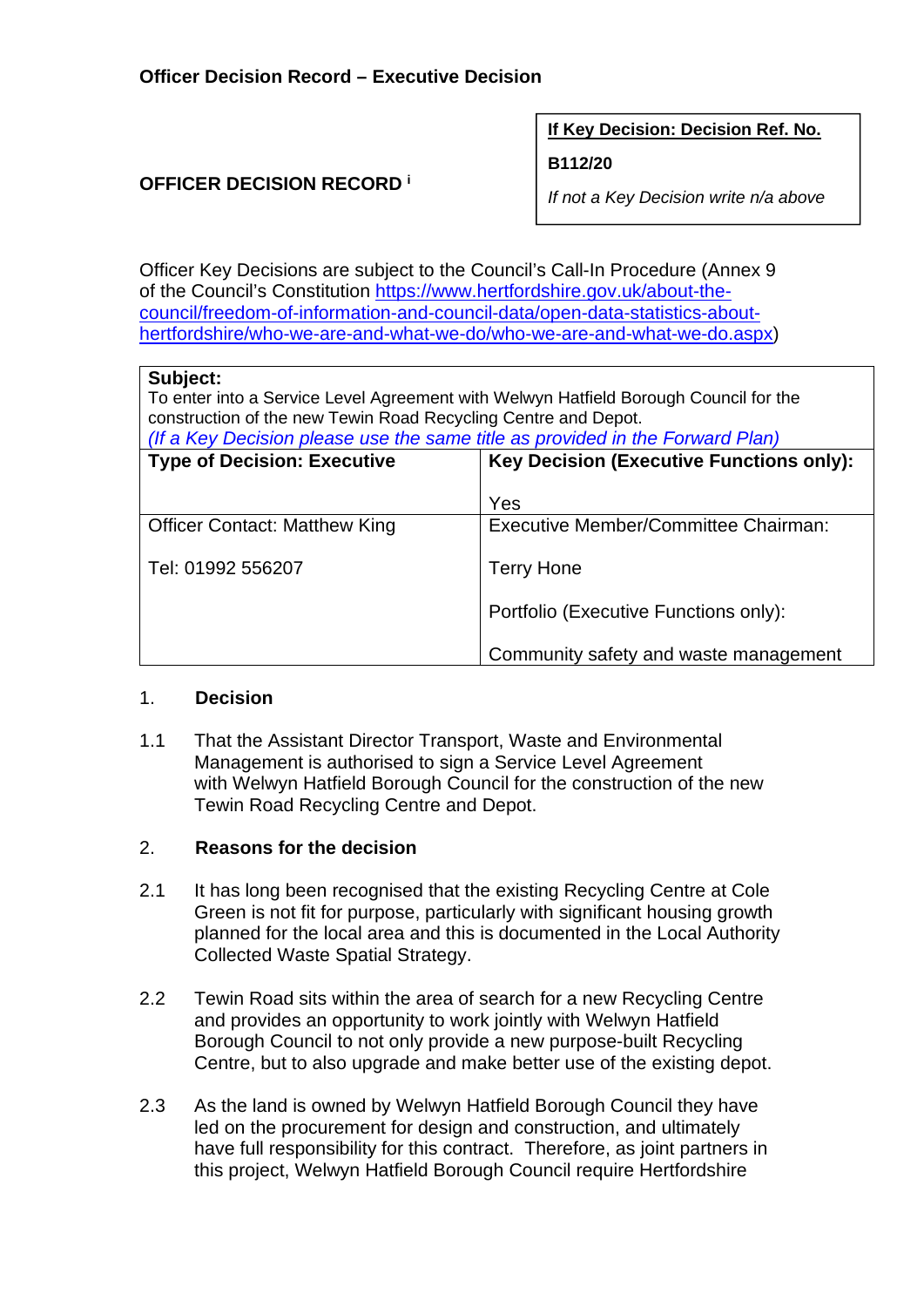County Council to sign a Service Level Agreement which outlines responsibilities and costs.

# 3. **Alternative options considered and rejected**

- 3.1 A number of site searches have taken place to identify possible locations for a facility to replace Cole Green. However, any other potential sites identified were either restrictive in terms of size / layout / location, or too expensive in terms of purchase price or remediation costs.
- 3.2 Complete closure of Cole Green was considered, but a clear need for a replacement site is identified within the Local Authority Collected Waste Spatial Strategy, particularly with the significant amount of housing growth planned for the area.
- 4. **Consultation** *(see Summary of Requirements below)*

## **Was any Councillor consulted? Yes**

**If yes:** 

(a) Comments of Executive Member

I am content with the decision.

(b) Comments of other consultees

None

## 5. **Any conflict of interest declared by a councillor who has been consulted in relation to the decision**

None

 *(If a Councillor declares a conflict of interest DO NOT PROCEED without seeking advice from Democratic Services or Legal Services).* 

## 6. **Following consultation with the Executive Member, I am proceeding with the proposed decision**

Signed:

Title: Head of Waste Management and Environmental Resource Planning

Date: 19 January 2021

Copies of record to: